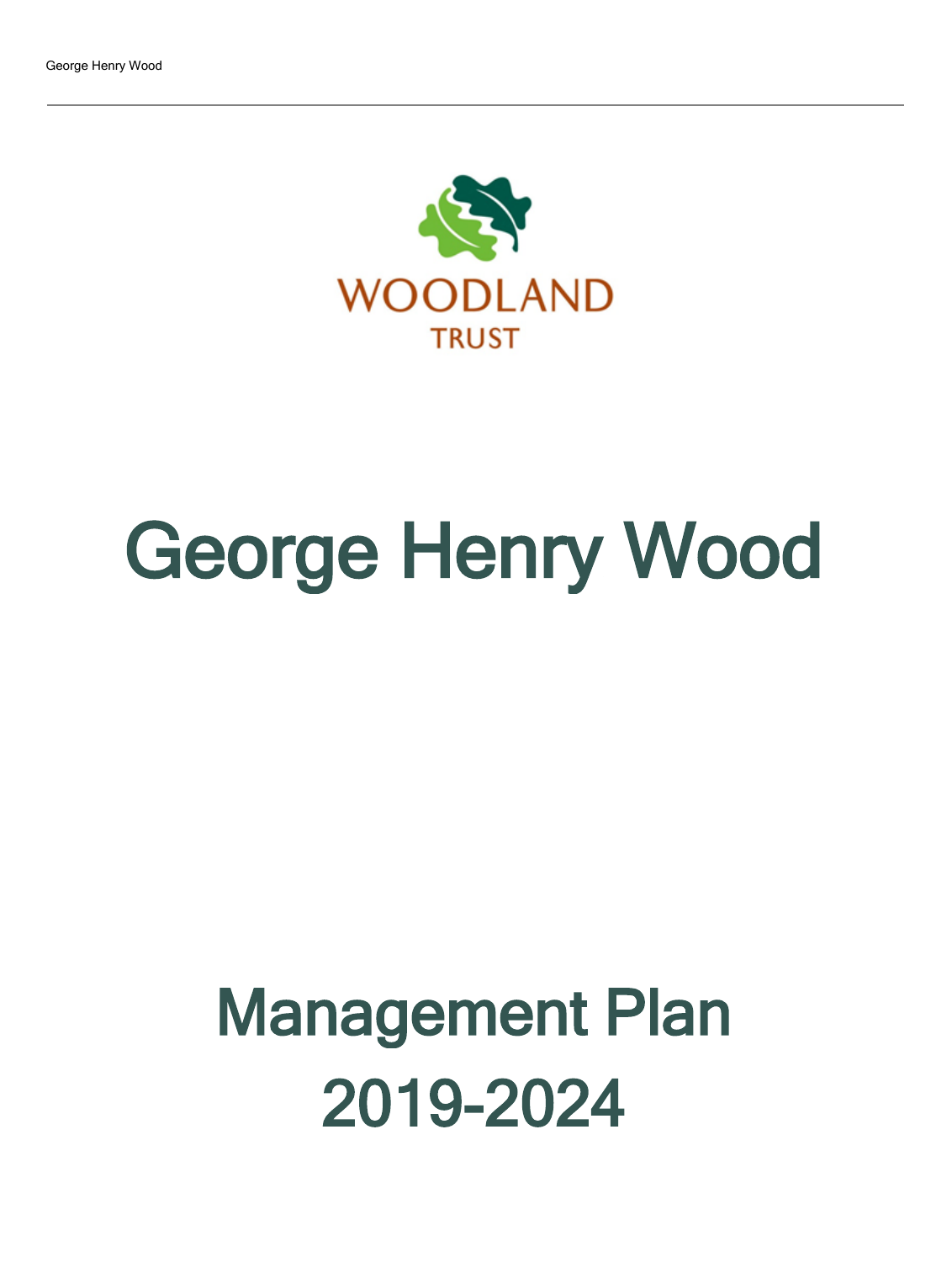#### MANAGEMENT PLAN - CONTENTS PAGE

Introduction

Plan review and updating

#### Woodland Management Approach

**Summary** 

- 1.0 Site details
- 2.0 Site description
	- 2.1 Summary Description
	- 2.2 Extended Description
- 3.0 Public access information
	- 3.1 Getting there
	- 3.2 Access / Walks
- 4.0 Long term policy
- 5.0 Key Features
	- 5.1 New Native Woodland
	- 5.2 Informal Public Access
- 6.0 Work Programme

Appendix 1: Compartment descriptions **Glossary** 

# MAPS

Access Conservation Features Management

ITEM Page No.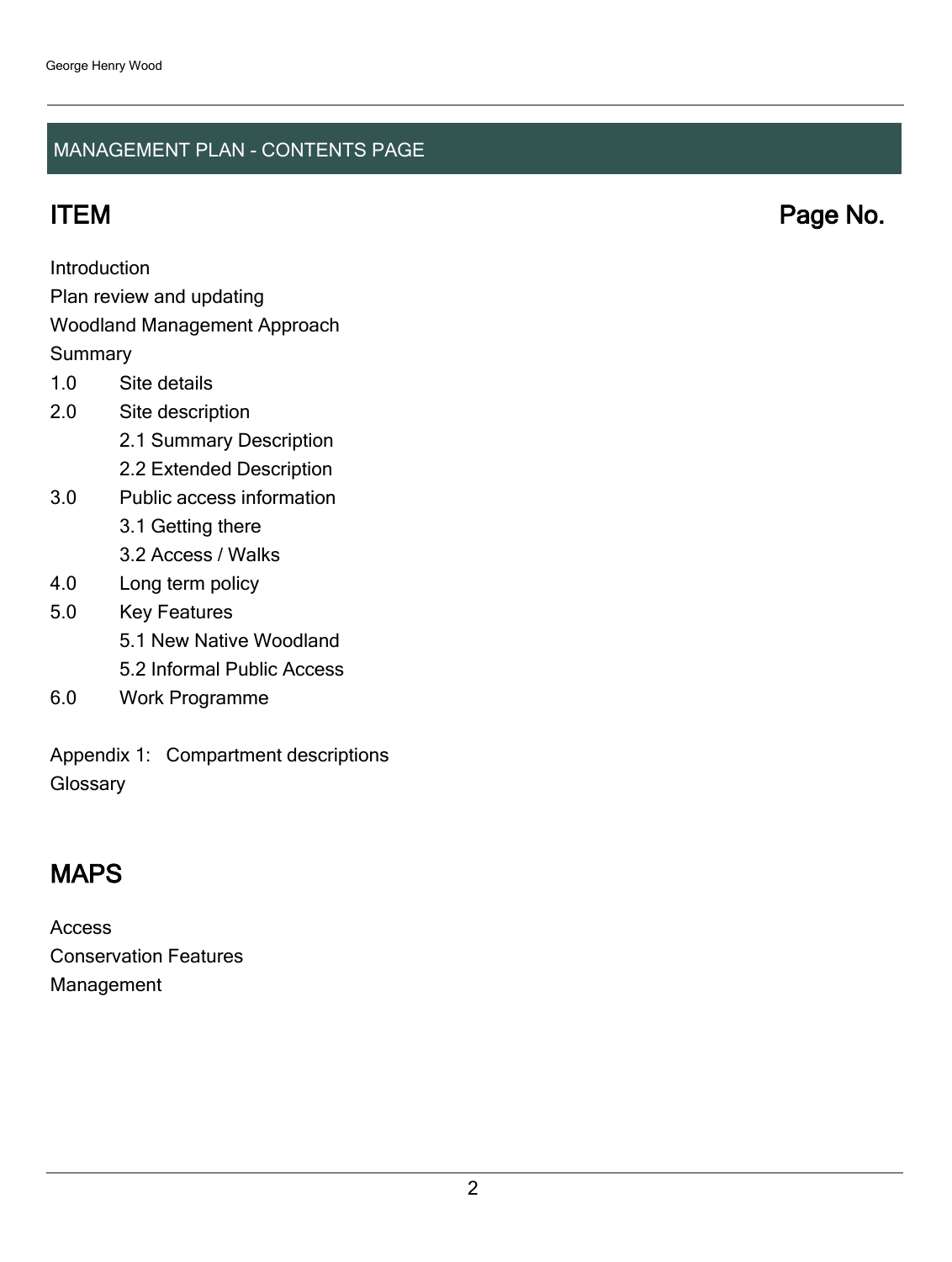# THE WOODLAND TRUST

# INTRODUCTION

The Trust's corporate aims and management approach guide the management of all the Trust's properties, and are described on Page 4. These determine basic management policies and methods, which apply to all sites unless specifically stated otherwise. Such policies include free public access; keeping local people informed of major proposed work; the retention of old trees and dead wood; and a desire for management to be as unobtrusive as possible. The Trust also has available Policy Statements covering a variety of woodland management issues.

The Trust's management plans are based on the identification of Key Features for the site and setting objectives for their management. A monitoring programme (not included in this plan) ensures that these objectives are met and any necessary management works are carried out.

Any legally confidential or sensitive species information about this site is not included in this version of the plan.

# PLAN REVIEW AND UPDATING

The information presented in this Management plan is held in a database which is continuously being amended and updated on our website. Consequently this printed version may quickly become out of date, particularly in relation to the planned work programme and on-going monitoring observations. Please either consult The Woodland Trust website [www.woodlandtrust.org.uk](http://www.woodlandtrust.org.uk/) or contact the Woodland Trust [\(wopsmail@woodlandtrust.org.uk](mailto:wopsmail@woodlandtrust.org.uk)) to confirm

details of the current management programme.

There is a formal review of this plan every 5 years and a summary of monitoring results can be obtained on request.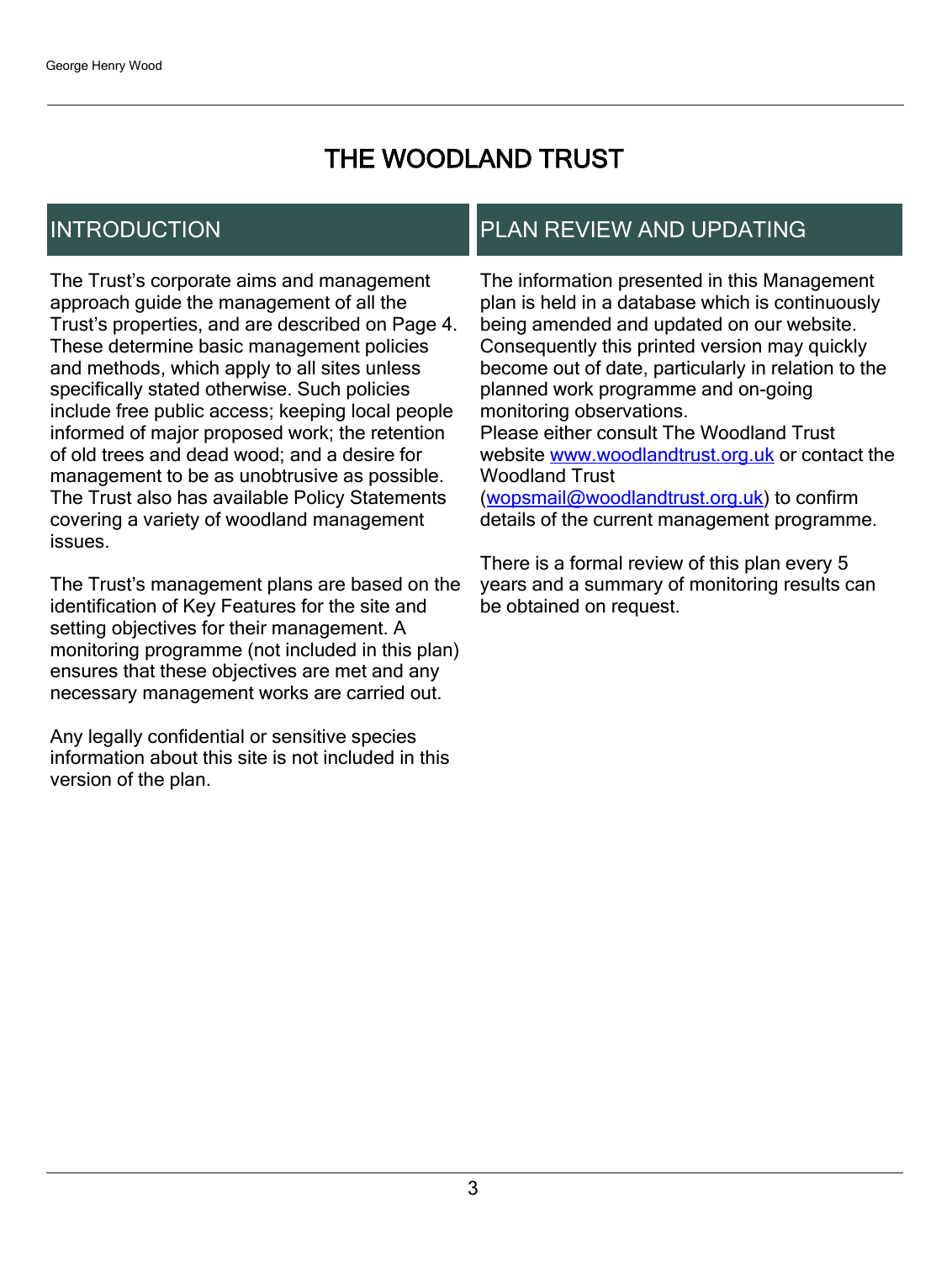# WOODLAND MANAGEMENT APPROACH

The management of our woods is based on our charitable purposes, and is therefore focused on improving woodland biodiversity and increasing peoples' understanding and enjoyment of woodland. Our strategic aims are to:

- Protect native woods, trees and their wildlife for the future
- Work with others to create more native woodlands and places rich in trees
- Inspire everyone to enjoy and value woods and trees

All our sites have a management plan which is freely accessible via our website [www.woodlandtrust.org.uk.](http://www.woodlandtrust.org.uk/) Our woods are managed to the UK Woodland Assurance Standard (UKWAS) and are certified with the Forest Stewardship Council® (FSC®) under licence FSC-C009406 and through independent audit.

In addition to the guidelines below we have specific guidance and policies on issues of woodland management which we review and update from time to time.

We recognise that all woods are different and that the management of our sites should also reflect their local landscape and where appropriate support local projects and initiatives. Guidelines like these provide a necessary overarching framework to guide the management of our sites but such management also requires decisions based on local circumstances and our Site Manager's intimate knowledge of each site.

The following guidelines help to direct our woodland management:

- 1. Our woods are managed to maintain their intrinsic key features of value and to reflect those of the surrounding landscape. We intervene when there is evidence that it is necessary to maintain or improve biodiversity and to further the development of more resilient woods and landscapes.
- 2. We establish new native woodland using both natural regeneration and tree planting, but largely the latter, particularly when there are opportunities for involving people.
- 3. We provide free public access to woods for quiet, informal recreation and our woods are managed to make them accessible, welcoming and safe.
- 4. The long term vision for our non-native plantations on ancient woodland sites is to restore them to predominantly native species composition and semi-natural structure, a vision that equally applies to our secondary woods.
- 5. Existing semi-natural open-ground and freshwater habitats are restored and maintained wherever their management can be sustained and new open ground habitats created where appropriate.
- 6. The heritage and cultural value of sites is taken into account in our management and, in particular, our ancient trees are retained for as long as possible.
- 7. Woods can offer the potential to generate income both from the sustainable harvesting of wood products and the delivery of other services. We will therefore consider the potential to generate income from our estate to help support our aims.
- 8. We work with neighbours, local people, organisations and other stakeholders in developing the management of our woods. We recognise the benefits of local community woodland ownership and management. Where appropriate we allow our woods to be used to support local woodland, conservation, education and access initiatives.
- 9. We use and offer the estate where appropriate, for the purpose of demonstration, evidence gathering and research associated with the conservation, recreational and sustainable management of woodlands. In particular we will develop and maintain a network of long-term monitoring sites across the estate.
- 10 Any activities we undertake will conform to sustainable forest management principles, be appropriate for the site and will be balanced with our primary objectives of enhancing the biodiversity and recreational value of our woods and the wider landscapes.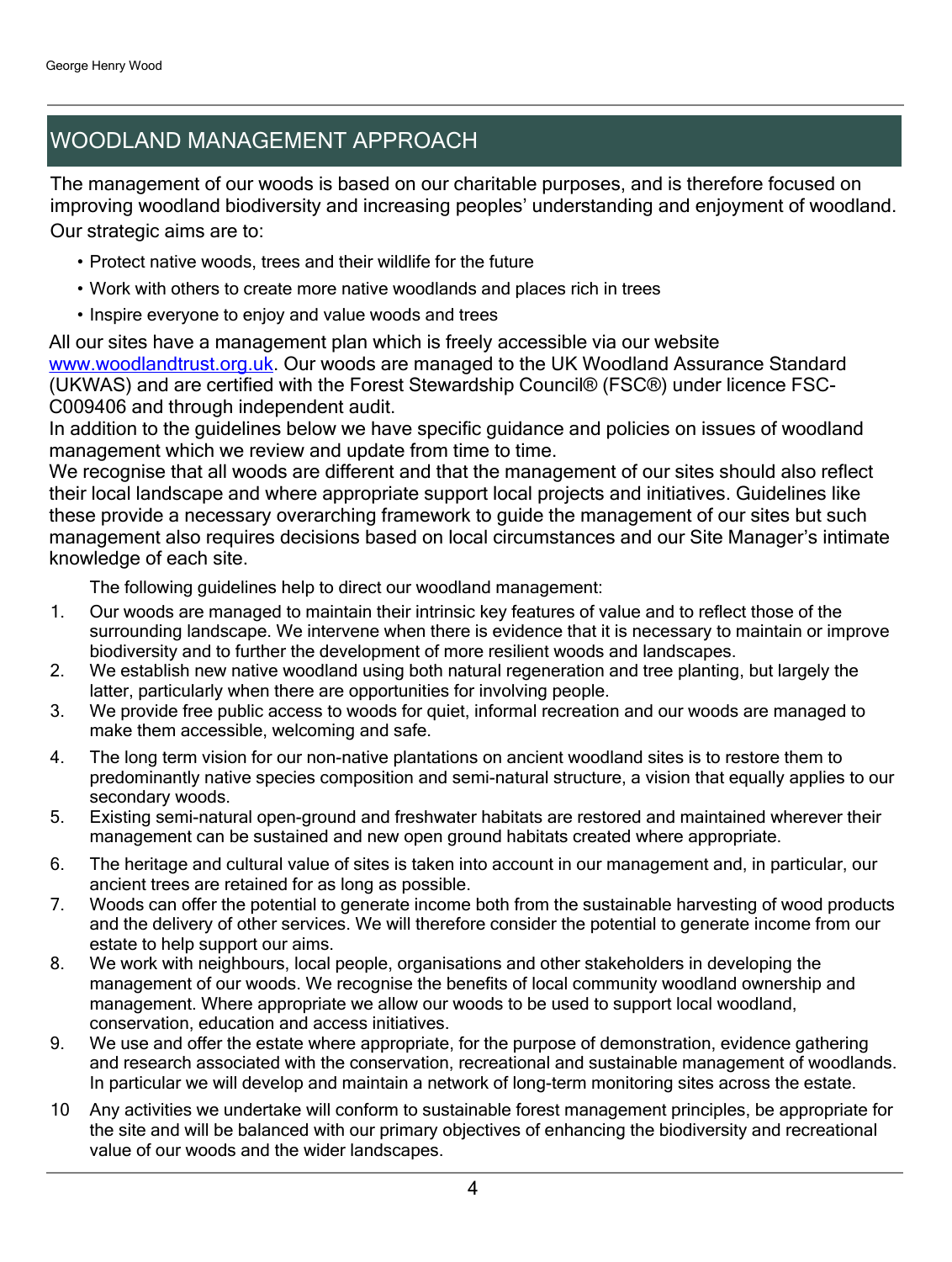# SUMMARY

This public management plan briefly describes the site, specifically mentions information on public access, sets out the long term policy and lists the Key Features which drive management actions. The Key Features are specific to this site - their significance is outlined together with their long (50 year+) and short (5 year) term objectives. The short term objectives are complemented by a detailed Work Programme for the period of this management plan. Detailed compartment descriptions are listed in the appendices which include any major management constraints and designations. A short glossary of technical terms is at the end. The Key Features and general woodland condition of this site are subject to a formal monitoring programme which is maintained in a central database. A summary of monitoring results is available on request.

# 1.0 SITE DETAILS

| Site name:      | George Henry Wood                   |
|-----------------|-------------------------------------|
| Location:       | Stretton                            |
| Grid reference: | SK955162, OS 1:50,000 Sheet No. 130 |
| Area:           | 32.50 hectares (80.31 acres)        |
| Designations:   |                                     |

# 2.0 SITE DESCRIPTION

#### 2.1 Summary Description

Newly planted wood, that was made possible by the extremely generous legacy of George Henry Sellars who lived and worked all his life in the nearby village of Greetham.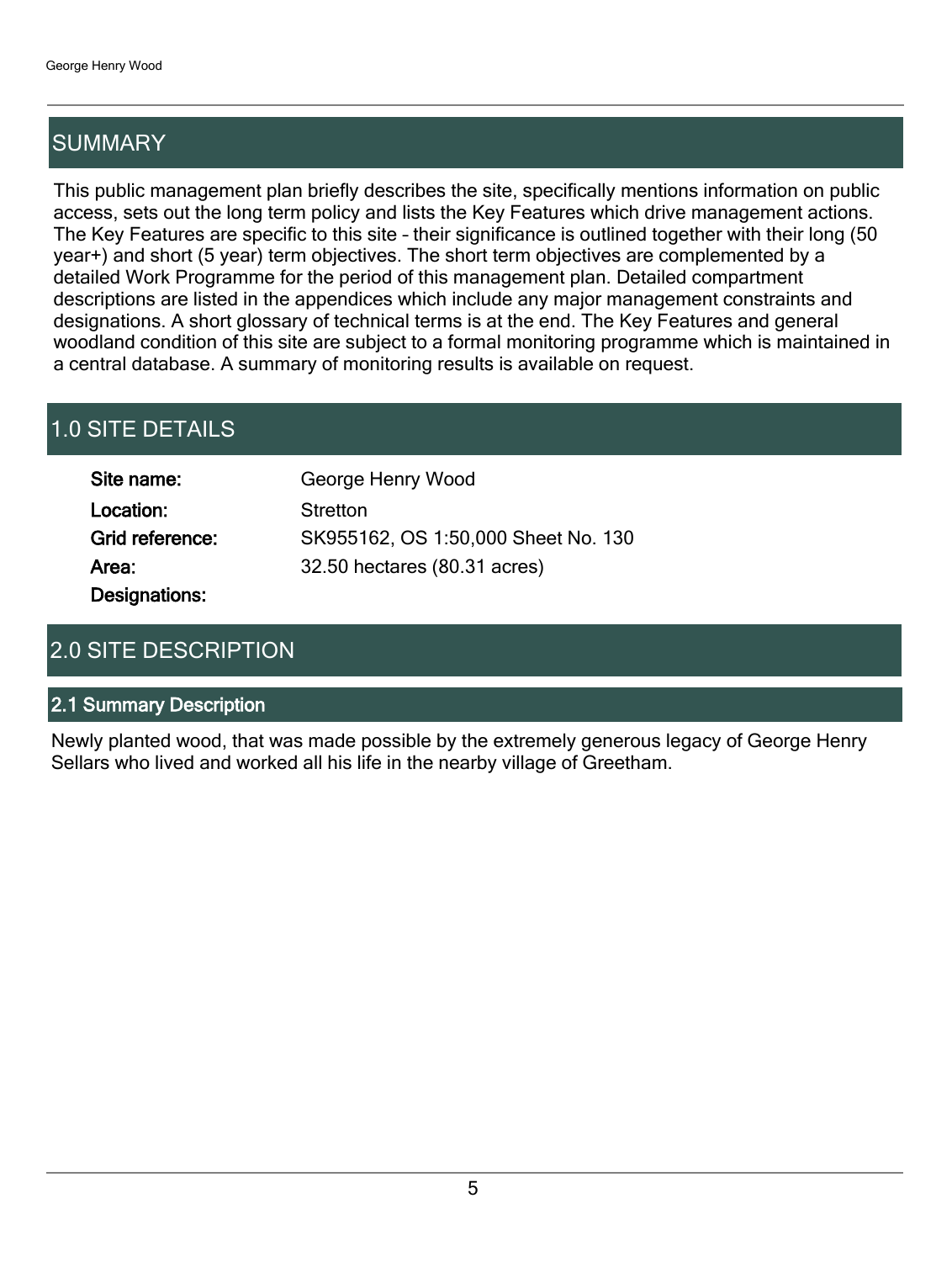#### 2.2 Extended Description

George Henry Wood is located in the county of Rutland, close to the village of Stretton and to the east of A1 Great North Road.

The acquisition of this site was made possible by the extremely generous legacy of George Henry Sellars who lived and worked all his life in the nearby village of Greetham. The wood name was chosen in recognition of his kind legacy.

The wood is 33 hectares (82 acres) in size and was planted over 4 years from 2007. The planting covered an area of 18 hectares, and was enclosed within a deer exclusion fence.

The land is on a gentle south facing slope, which plateaus to the north. The highest point is in the NW corner (110m) and the lowest in the SE corner (80m). The soil is of the Elmton 1 Series which is described as fine loamy or clayey, variably stony soils which are permeable and rarely waterlogged. The plateau tends to have a higher proportion of calcareous clay whilst the slope contains many limestone fragments of varying size. George Henry Wood joins other small established woodlands to the west and north. Elsewhere there is grazed pasture to the north, and arable land to the south on the other side of the road.

Prior to 2007 the land was formerly in arable cultivation. Initially the whole site was ploughed and power-harrowed prior to it's seeding with selected grasses and wildflowers in the late Spring of 2007. Planting began with local community help in November 2007. Tree and shrub species planted included ash, oak, field maple, hazel, and hawthorn (species typical of the surrounding landscape). An area in the north of the site was left to natural colonisation, which has been partially successful. The chalky soil conditions at George Henry benefit the development of wildflowers and grasses, and in recognition of this a good proportion of open ground has been built into the woodland design, including a number of wide open rides.

The site is well used by local walkers and has a good network of pedestrian only paths. The higher ground affords good views over the surrounding landscape.

The key features which have been designated for this site are: Secondary woodland and Informal public access. The management of the site will therefore be focussed on managing for these main aspects.

### 3.0 PUBLIC ACCESS INFORMATION

#### 3.1 Getting there

There is a pedestrian access point at the southwest corner of the site some 100 metres from the village of Stretton and along the Clipsham Road. A roadside footpath runs from the village to this entrance. There is an informal layby on the highway verge further along the Clipsham Road, which will accommodate several cars. There are a total of 3 entrance points into the wood off the Clipsham Road. All the paths and rides within the site are grassy and unsurfaced and some of the terrain is steeply sloping. At present most of the woodland area is surrounded by a deer fence, with metal gates providing access through it from the entrances.

There are occasional buses to Stretton village but the service is infrequent, and therefore travel to the site by public transport is not easy.

There is no public toilet within a 5 mile radius.

#### 3.2 Access / Walks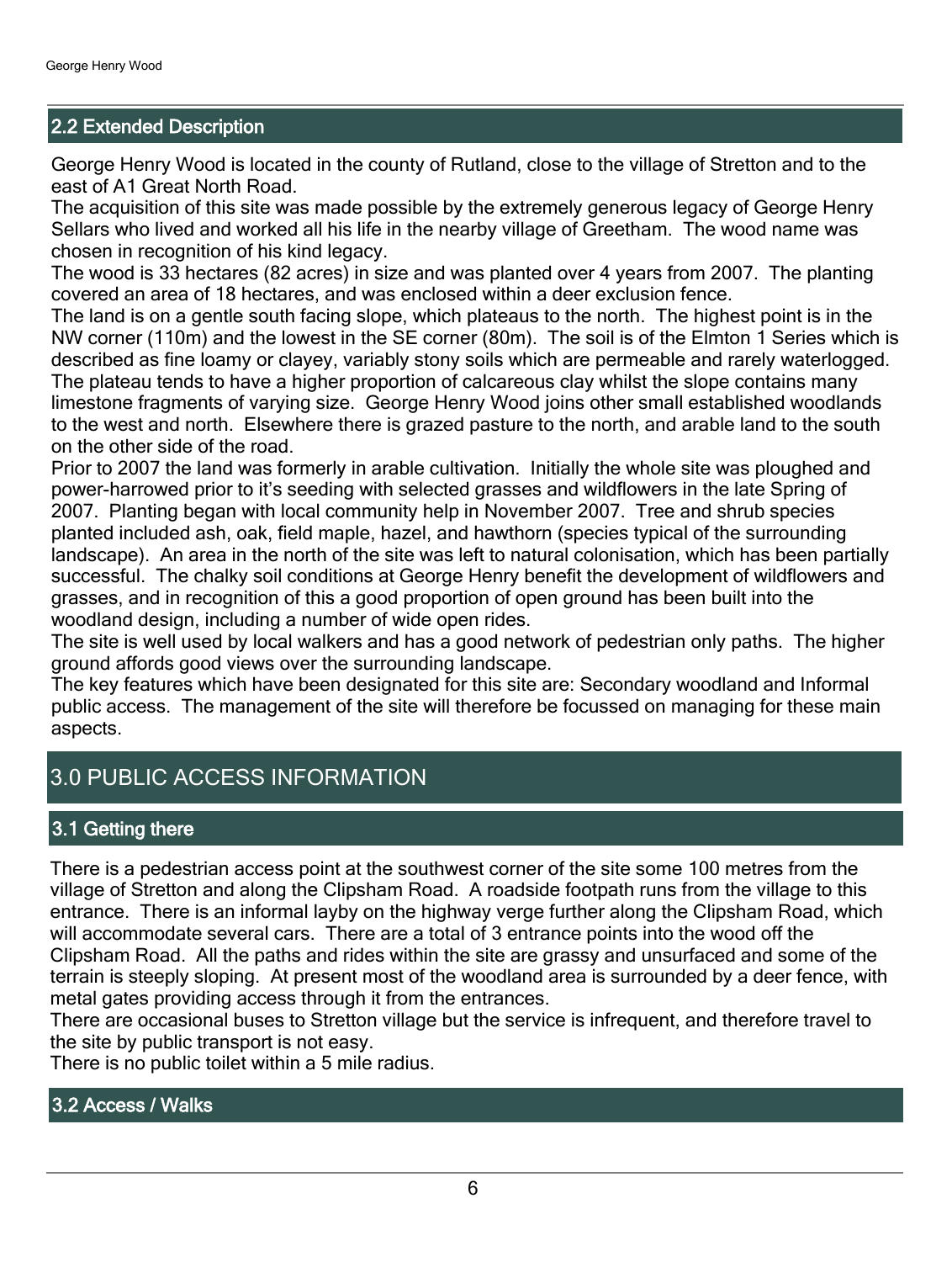George Henry Wood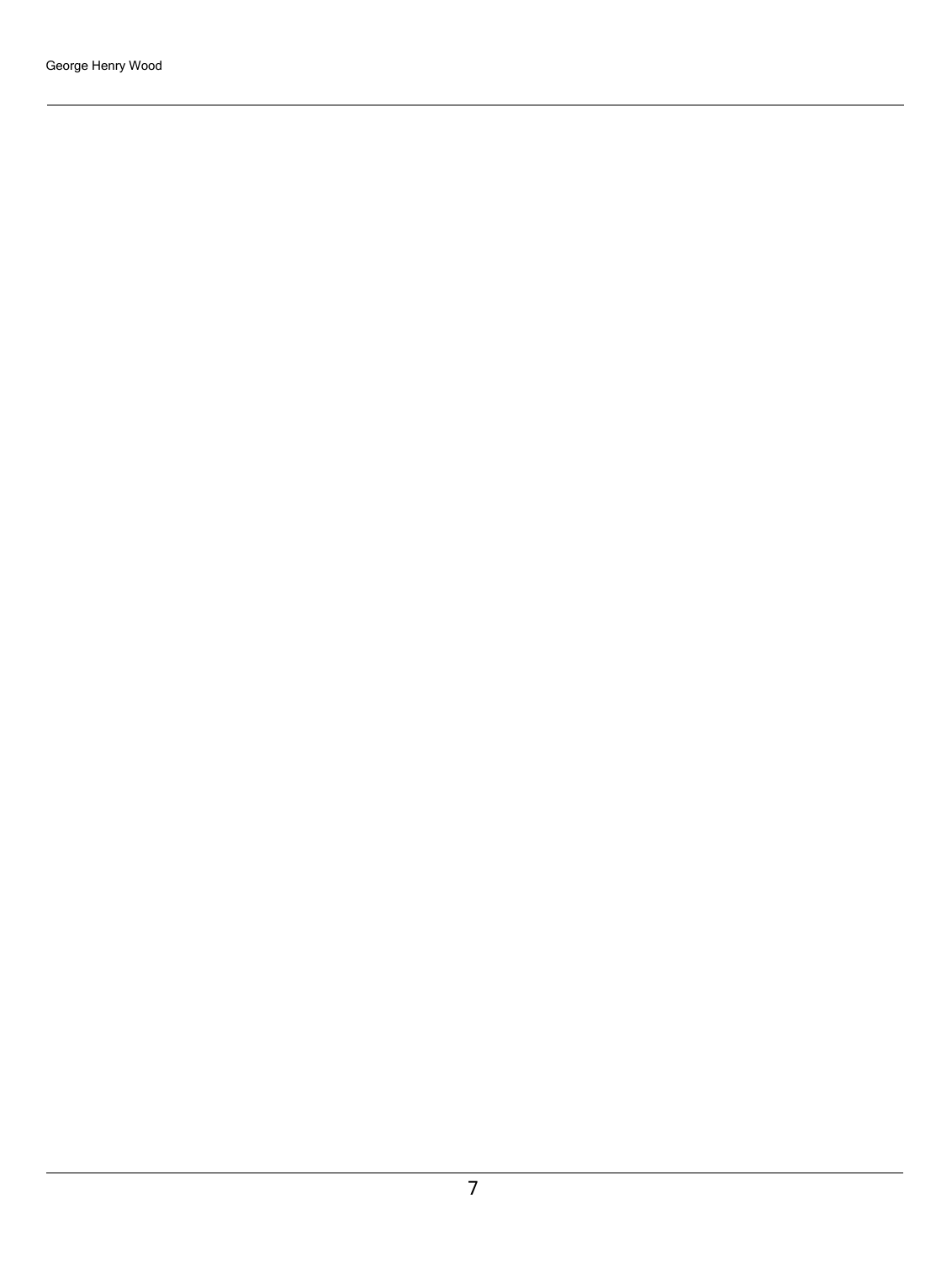# 4.0 LONG TERM POLICY

The long term aim is to establish mature native broadleaved woodland which is diverse in species and structure, and which contains a good proportion of young regenerating trees. Initially management will be focussed on the successful establishment of the woodland, to an adequate stocking density. Following establishment, and into the future, silvilcultural intervention may be necessary to ensure the woodland habitat is diverse and resilient to change.

A significant element of open ground will continue to be managed within the woodland, largely through wide open rides, and this will further add diversity to the woodland by providing habitat for wildflowers and woodland edge species.

A good standard of access provision will be maintained at George Henry Wood. The path network will be kept open for use and the entrances will be welcoming, accessible and clearly signed. The wood will be made as safe as practical for visitors through regular tree safety inspections in high risk zones as the woodland develops.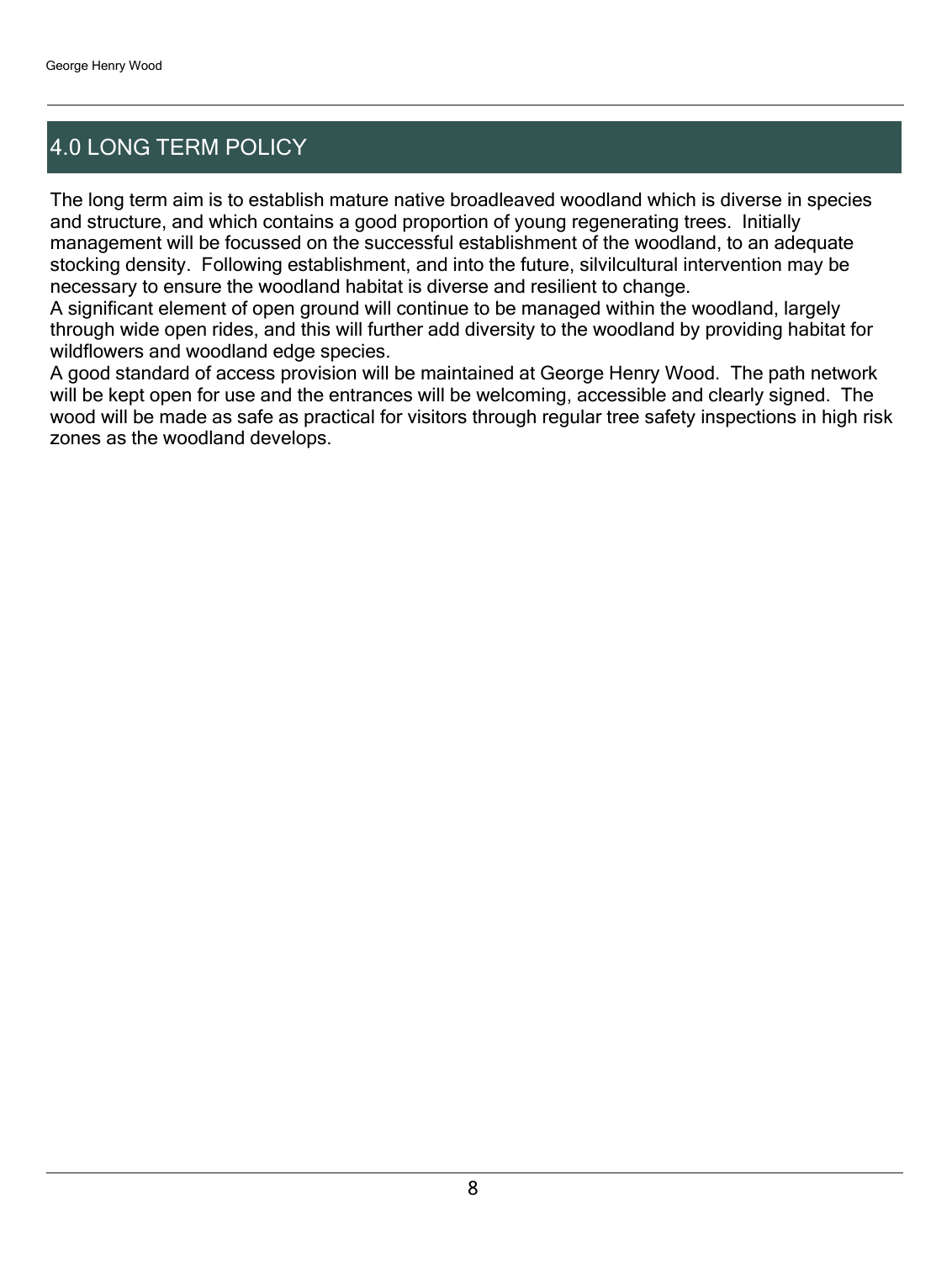# 5.0 KEY FEATURES

The Key Features of the site are identified and described below. They encapsulate what is important about the site. The short and long-term objectives are stated and any management necessary to maintain and improve the Key Feature.

#### 5.1 New Native Woodland

#### **Description**

A plantation of native broadleaves planted on former arable land. The woodland is being established through a mixture of planting and natural regeneration. The main species are oak, ash, hazel, field maple, goat willow and hawthorn. Planting began and 2007 and was carried out over 4 years. Subsequent restocking has also taken place.

Approximately 30% of the site is open ground, and this is present as a number of significantly wide rides some of which are floristically diverse.

Old hedgerows and ditches, a function of the former farming systems, are present and have been incorporated into the woodland design.

#### **Significance**

George Henry Wood adds and compliments to the character of the local landscape, which has a good proportion of woodland much of which is ancient. It directly links and buffers Stretton Wood, an ancient woodland to the north which is managed by The Forestry Commission.

#### Opportunities & Constraints

Opportunity: An area of approximately 4ha for natural regeneration was originally built into the planting design. This has been partially successful, but is only thinly scattered with a narrow range of species. An opportunity therefore arises to supplement the natural colonisation with a greater diversity of tree species. As this planting will be more than 10 years after the original planting, it will further add diversity of woodland structure to the site.

Opportunity/threat: Although ash dieback threatens ash as a major component of the woodland in the future, it will also add a degree of structural diversity into the woodland giving rise to natural regeneration of other species.

#### Factors Causing Change

Deer damage and ash dieback threatening the woodland, ragwort threatening the open ground.

#### Long term Objective (50 years+)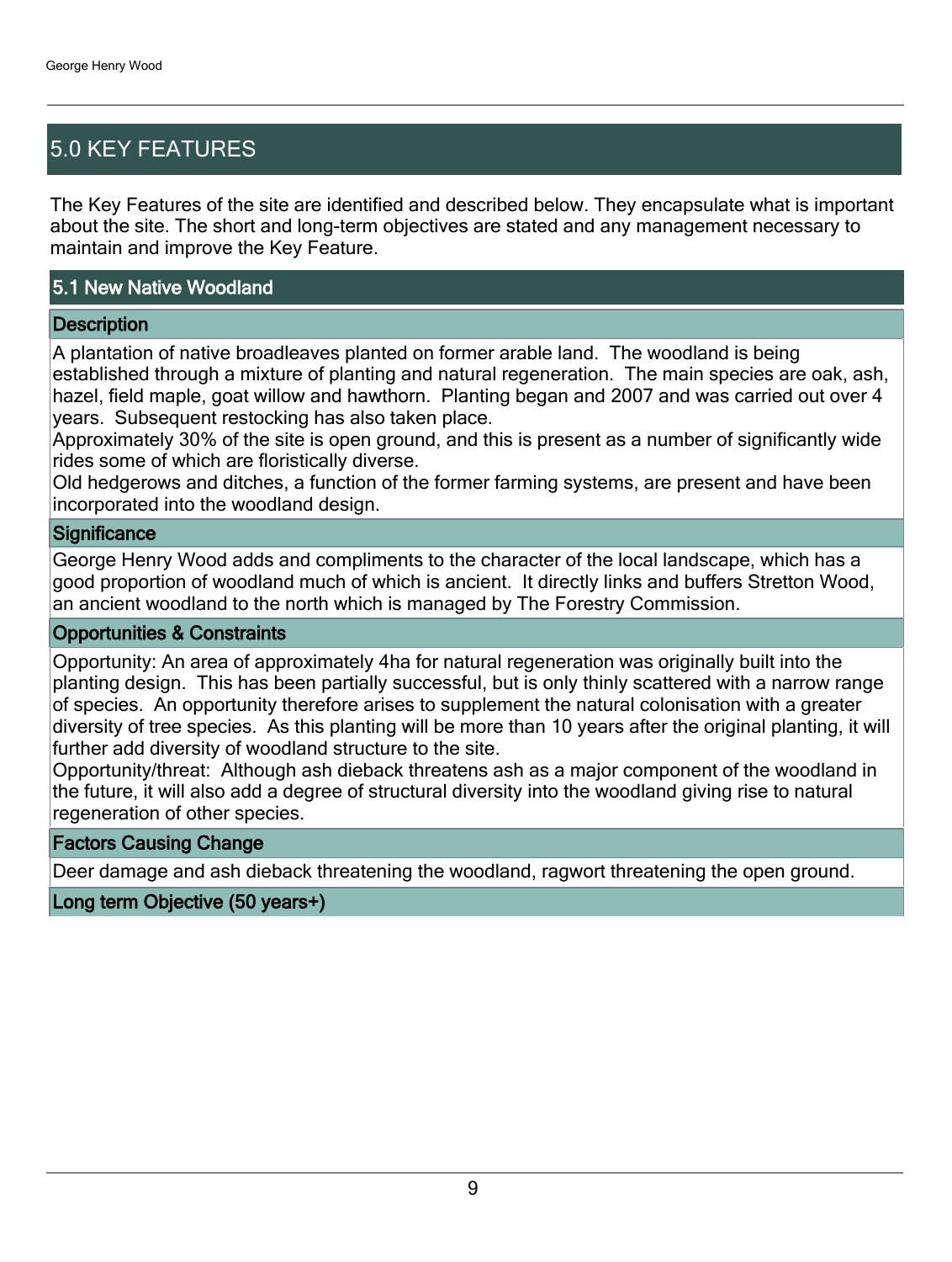The long term aim is to establish mature, native, broadleaved woodland which is diverse in species and structure, and which contains a good proportion of young regenerating trees. Initially management will be focussed on the successful establishment of the woodland, to an adequate stocking density. Following establishment, and into the future, silvilcultural intervention may be necessary to ensure the woodland habitat is diverse and resilient to change. It is expected that over time the proportion of ash within the plantation will drastically fall due to ash dieback disease, and therefore the major high forest species in the woodland will be oak, with a mixture of other native trees and shrubs such as beech, birch, field maple, hawthorn and hazel. Ash dieback will leave small gaps in the plantation, which should become colonised by natural regeneration of other species, adding structural diversity into the plantation. Any gaps created by ash dieback will not be re-planted initially, but the arrival of natural regeneration will be monitored and restocking carried out in later years if necessary. A significant element of open ground will continue to be managed within the woodland, largely through wide open rides, and this will further add diversity to the woodland by providing habitat for wildflowers and woodland edge species. In the future, and after the deer fence is removed, the threat of deer browsing on the woodland is likely to need addressing.

Short term management Objectives for the plan period (5 years)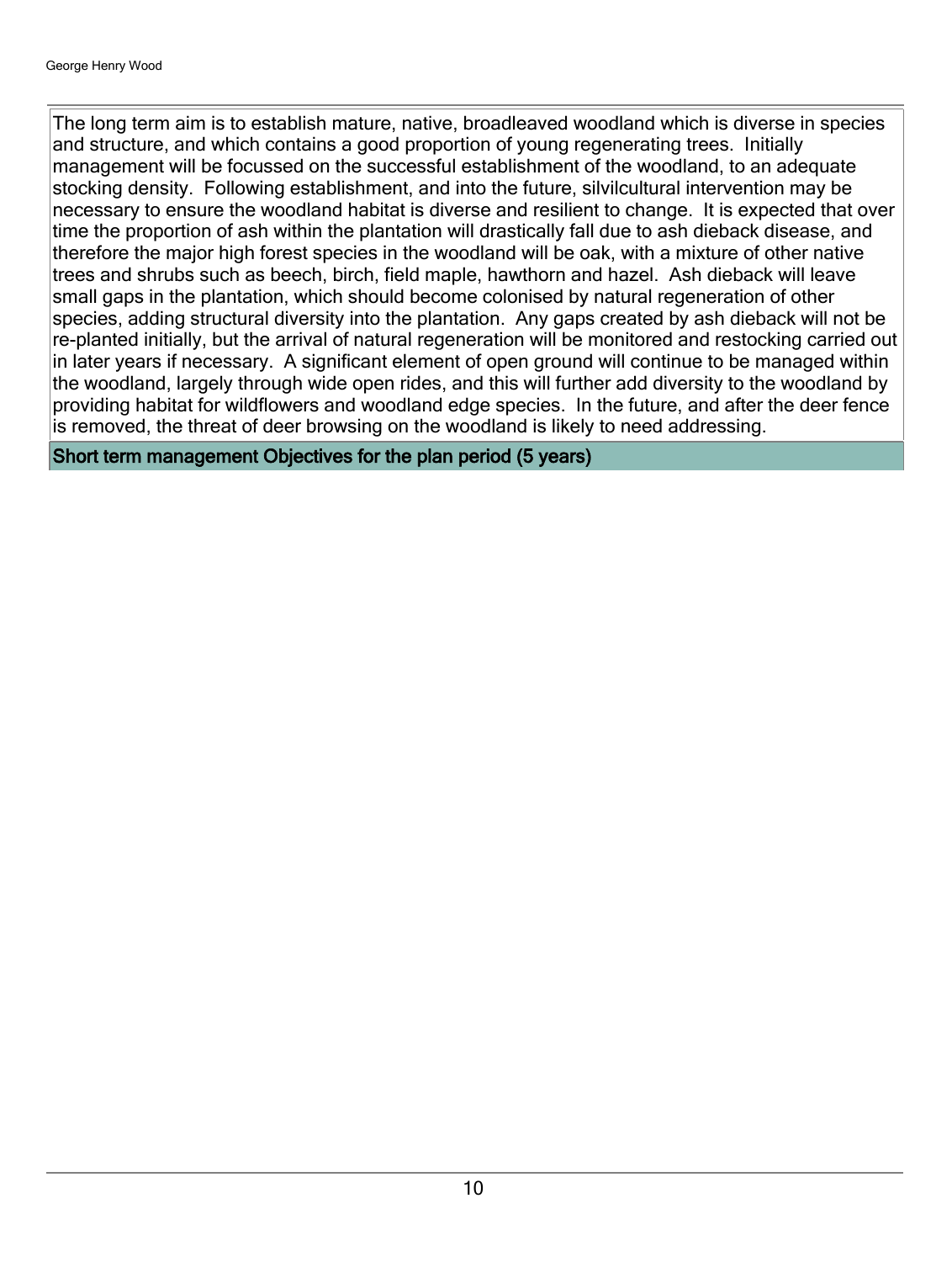The priorities for this plan period will most importantly be to complete the satisfactory establishment of woodland over the whole site and secondly to maintain the open ground habitat through appropriate management (including control of ragwort). The following aspects of work will be undertaken:

- The removal of tree shelters from established areas of the plantation in 2019. This will cover an approximate 10 hectare area in the southern half of the site. Wire cages will also be managed as bins to contain any used shelters collected by the public, which become scattered around the site. - The annual control of ragwort in compartments 2a and 3a. This will be via a mixture of mechanical and hand means, and ensuring that any natural regeneration and scrub development is not removed during the operation. An annual assessment before each operation will be carried out to ensure this work is targeted and specific, and ensures we are fulfilling our statutory duties to neighbouring

landowners with livestock. - The restocking of sub-compartment 2a, an area of almost 5 hectares previously left to natural regeneration. The present stocking density is approximately 700 stems/hectare so a further 1,000 trees/hectare will be planted (approx. 5000 in total). Carry out weed control around the new trees for a period of at least 3 years after the planting. Carry out this supplementary planting of sub-comp 2a in Jan-Mar 2019.

- Monitoring of the planting in compartment 1a will be carried out during the plan period, especially the northern half. This monitoring will assess the impact of ash dieback and the level of natural regeneration replacing the gaps. The objective is to ensure a stocking density of 1700 trees per Ha, if this cannot be achieved by natural regeneration then restocking may be required in the following plan period to ensure this.

- The deer fence will remain in place until at least 2020 and be maintained as necessary until this time to ensure it remains an effective barrier to deer. In 2020 an assessment of the plantation will be made to ascertain whether the fence can be removed (if the majority of trees have reached sufficient height). Visitors to the wood will be informed before the fence is removed.

-The management of a wide open ride system (compartment 3a) around the site, which will contain many of the well-used public paths and the main east-west ride through the middle of the wood, as well as much of the perimeter path. The total length of this managed ride system will be at 3.5km and the open ground will be mown to a width of between 10 and 20m varying along its length. A number of the very wide rides including the one near the eastern boundary and the central east-west ride will be half mown on alternate sides each year.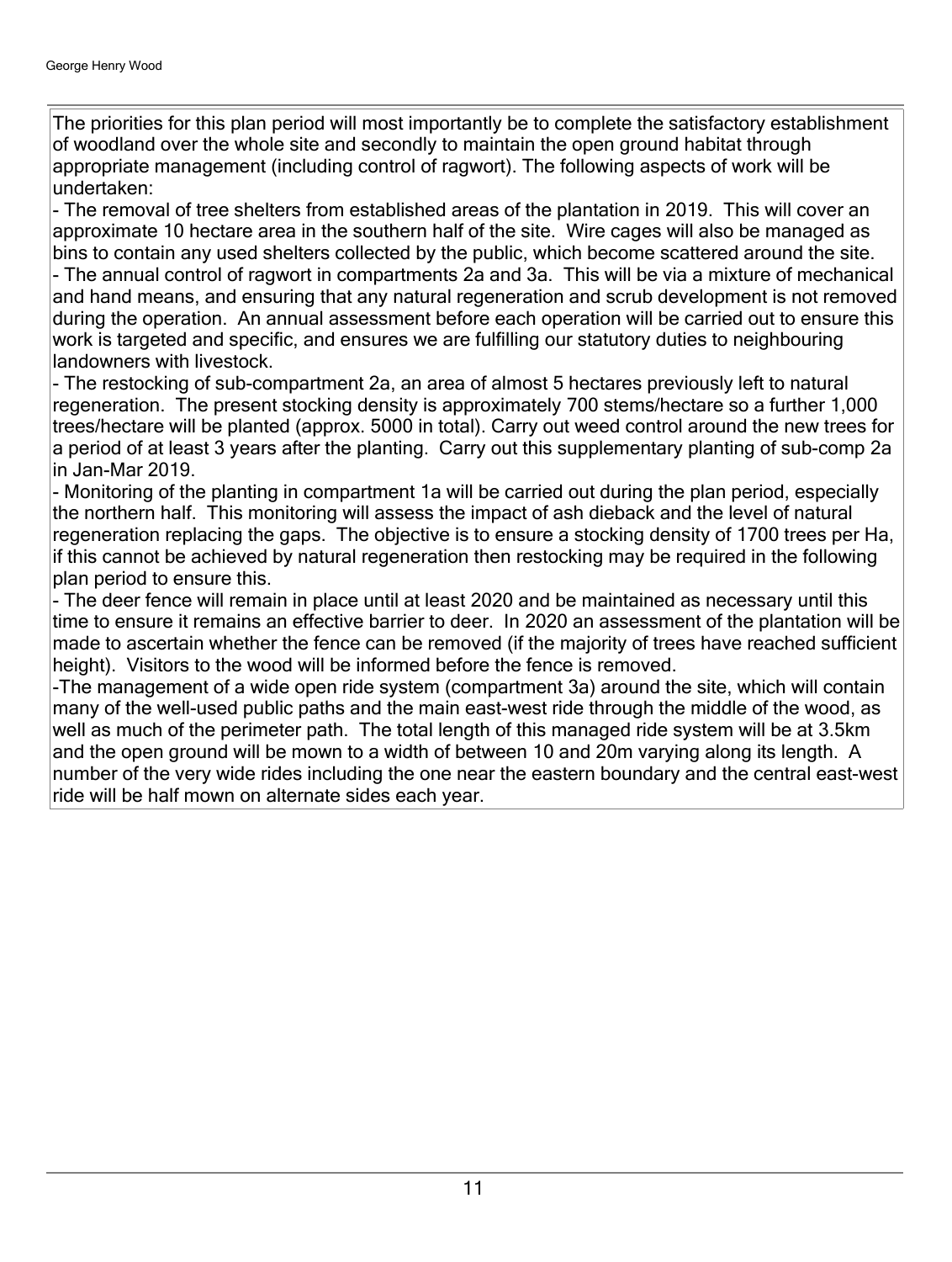#### 5.2 Informal Public Access

#### **Description**

George Henry Wood has 3 main pedestrian entrances, all accessed from the Clipsham Road. The entrance located furthest to the west is within a short walking distance of Stretton village and linked to a pavement. The wood has over 4km of managed paths, many of which are maintained as wide grassy rides. Good landscape views can be enjoyed towards the north of the site, on the higher ground, and the extensive ride network provides a good display of wildflowers during the spring and summer. Welcome signage is provided at all of the 3 main entrances. A perimeter deer fence currently protects the establishing woodland, and there are regular metal gates positioned around the site to pass through it, including at the main entrances. There are no public footpaths (rights of way) into or out of the site. A small layby along the road next to the site provides space for several cars to park.

George Henry has become a popular wood locally and it is known that some visitors will travel several miles to enjoy the site. The Woodland Trust has given George Henry Wood a category B for access, which translates as a 'Regular usage site, with 5 - 15 people using one entrance per day'.

#### **Significance**

An important area of informal open space close to and within walking distance of the village of Stretton in Rutland.

#### Opportunities & Constraints

Benches could be installed to increase people's enjoyment of the site. Noticeboards and more public information about the wood could be provided in recognition of the wood being quite well used.

#### Factors Causing Change

Removal of the deer fence in future years could cause concern with some dog-walking visitors

#### Long term Objective (50 years+)

Public access will be maintained in perpetuity through a network of paths and entrances. Additionally the management of a network of wide grassy rides will add to the public enjoyment of the site. Public access will be maintained to a good standard, with clear welcome signage at all entrances and well maintained paths. Infrastructure such as gates, benches and signage will be routinely inspected and maintained to a good standard. The wood will be made as safe as practical for visitors to use, through regular safety inspections of trees in high risk zones (eg. the roadside).

#### Short term management Objectives for the plan period (5 years)

The priorities during this plan period (next 5 years) will be to continue to provide safe and enjoyable public access and to install a number of extra facilities to increase public enjoyment of the wood. Specifically this will include the following:

- Regular annual maintenance of the footpaths and entrances during the spring and summer months to ensure they are easy to use. A network of over 4km of footpaths will be maintained. Additional management of wide open rides will be carried out on top of this and towards the end of each summer (see objectives for New Native Woodland key feature).

-Regular tree safety inspections along high risk zones of the wood, which will include an annual inspection of mature roadside trees.

-Installation of extra facilities in 2019 including benches and noticeboards; in addition in 2021 new public information boards and new welcome signage (if required) will be installed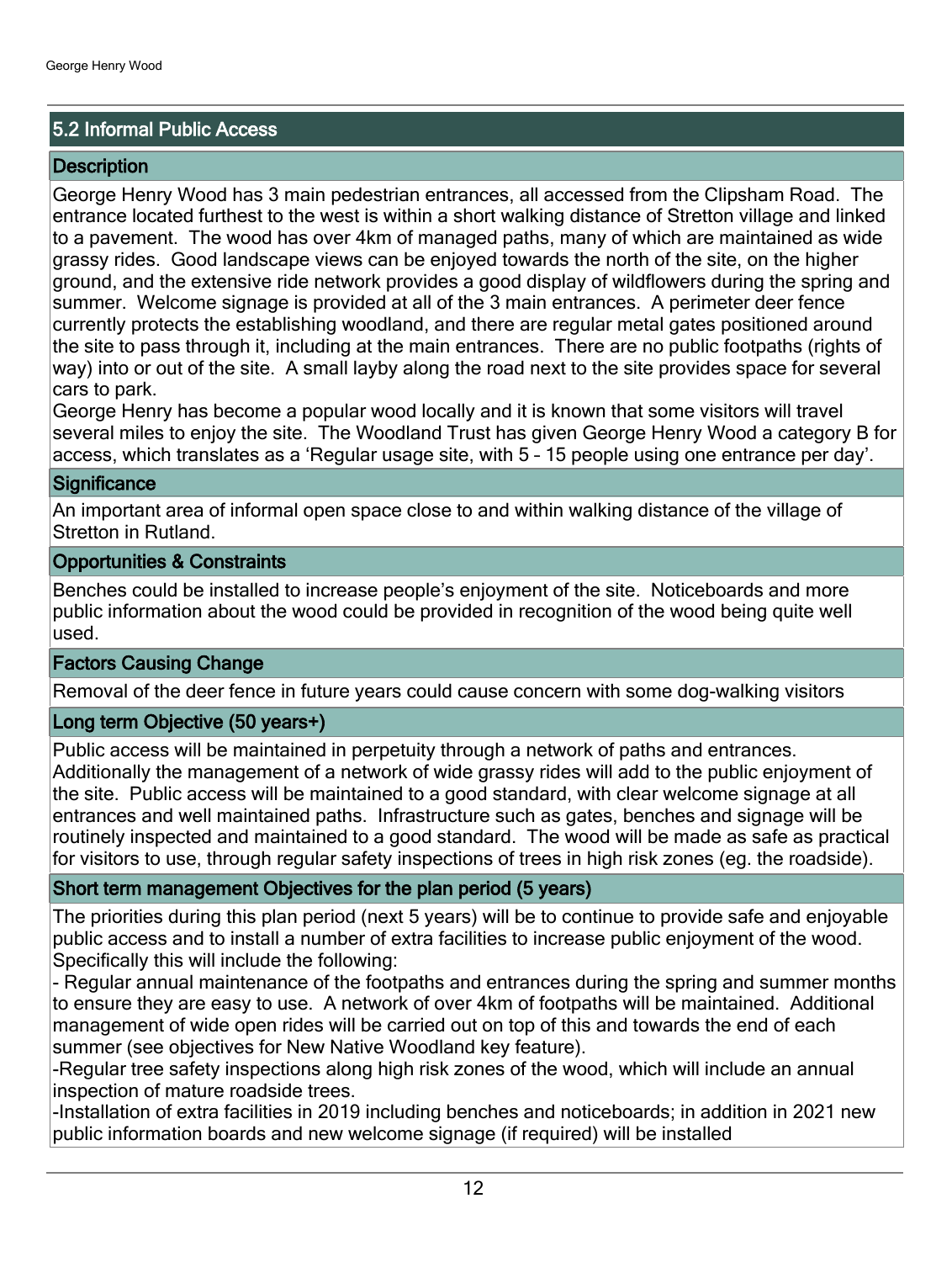| <b>6.0 WORK PROGRAMME</b> |                     |                    |        |  |  |  |  |  |  |
|---------------------------|---------------------|--------------------|--------|--|--|--|--|--|--|
| Year                      | <b>Type of Work</b> | <b>Description</b> | Due By |  |  |  |  |  |  |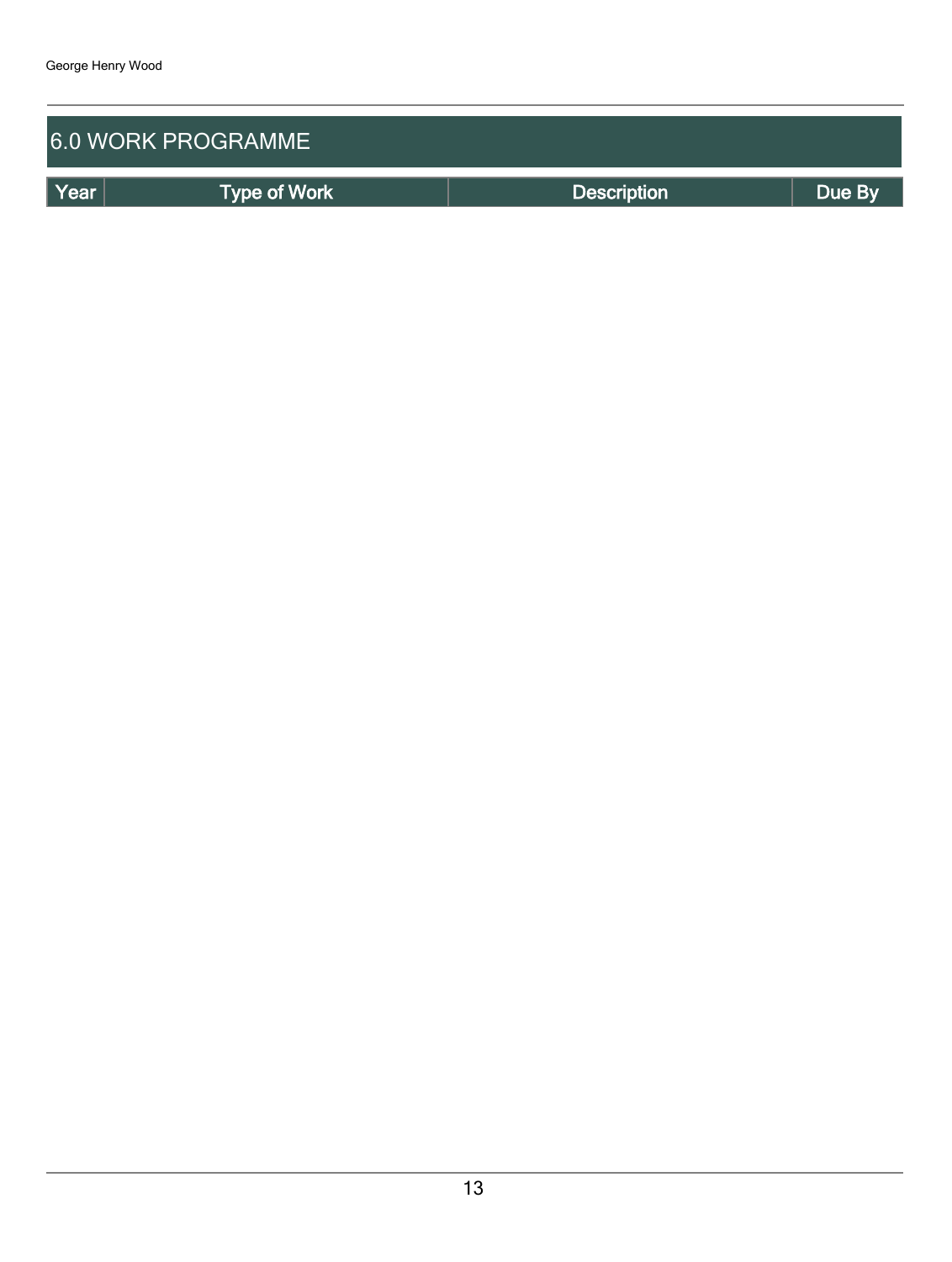# APPENDIX 1: COMPARTMENT DESCRIPTIONS

| Cpt<br>No.                                                                                                                                                                                                                                                                                                                                                                                        | <b>Area</b><br>(ha) | <b>Main</b><br><b>Species</b>            | Year | <b>Management</b><br>Regime | <b>Major</b><br><b>Management</b><br><b>Constraints</b> | <b>Key Features</b><br><b>Present</b>                              | <b>Designations</b> |  |
|---------------------------------------------------------------------------------------------------------------------------------------------------------------------------------------------------------------------------------------------------------------------------------------------------------------------------------------------------------------------------------------------------|---------------------|------------------------------------------|------|-----------------------------|---------------------------------------------------------|--------------------------------------------------------------------|---------------------|--|
| 1a                                                                                                                                                                                                                                                                                                                                                                                                |                     | 22.52 Mixed<br>native<br>broadlea<br>ves |      | 2008 Wood<br>establishment  |                                                         | Informal Public<br>Access, New<br><b>Native</b><br>Woodland        |                     |  |
| This sub-compartment covers the whole area which was originally planted with native broadleaves<br>between 2007 and 2010 and lies within the protective deer fence. It accounts for approximately two<br>thirds of the area of the site, and also includes several wide internal rides. The planting is quite<br>mixed in species and includes ash, oak, field maple, willow, hazel and hawthorn. |                     |                                          |      |                             |                                                         |                                                                    |                     |  |
| 2a                                                                                                                                                                                                                                                                                                                                                                                                | 4.89                | Mixed<br>native<br>broadlea<br>ves       |      | 2009 Wood<br>establishment  |                                                         | Informal Public<br>Access, New<br><b>Native</b><br>Woodland        |                     |  |
| The sub-compartment covers the area to the north of the site where woodland creation using natural<br>regeneration has been carried out. The trees, mostly goat willow and a smaller number of oaks,<br>have only achieved a current stocking density of 700 stems per hectare consequently enhancement<br>planting of approximately 1000 trees per ha will be attempted during this plan period. |                     |                                          |      |                             |                                                         |                                                                    |                     |  |
| 3a                                                                                                                                                                                                                                                                                                                                                                                                | 5.08                | White<br>willow                          |      | 2018 Non-wood<br>habitat    |                                                         | <b>Informal Public</b><br>Access, New<br><b>Native</b><br>Woodland |                     |  |
| This sub-compartment comprises of the area outside the deer fence. It is mostly open ground but<br>contains some natural regeneration. It includes an old horse pond in the centre of the site.                                                                                                                                                                                                   |                     |                                          |      |                             |                                                         |                                                                    |                     |  |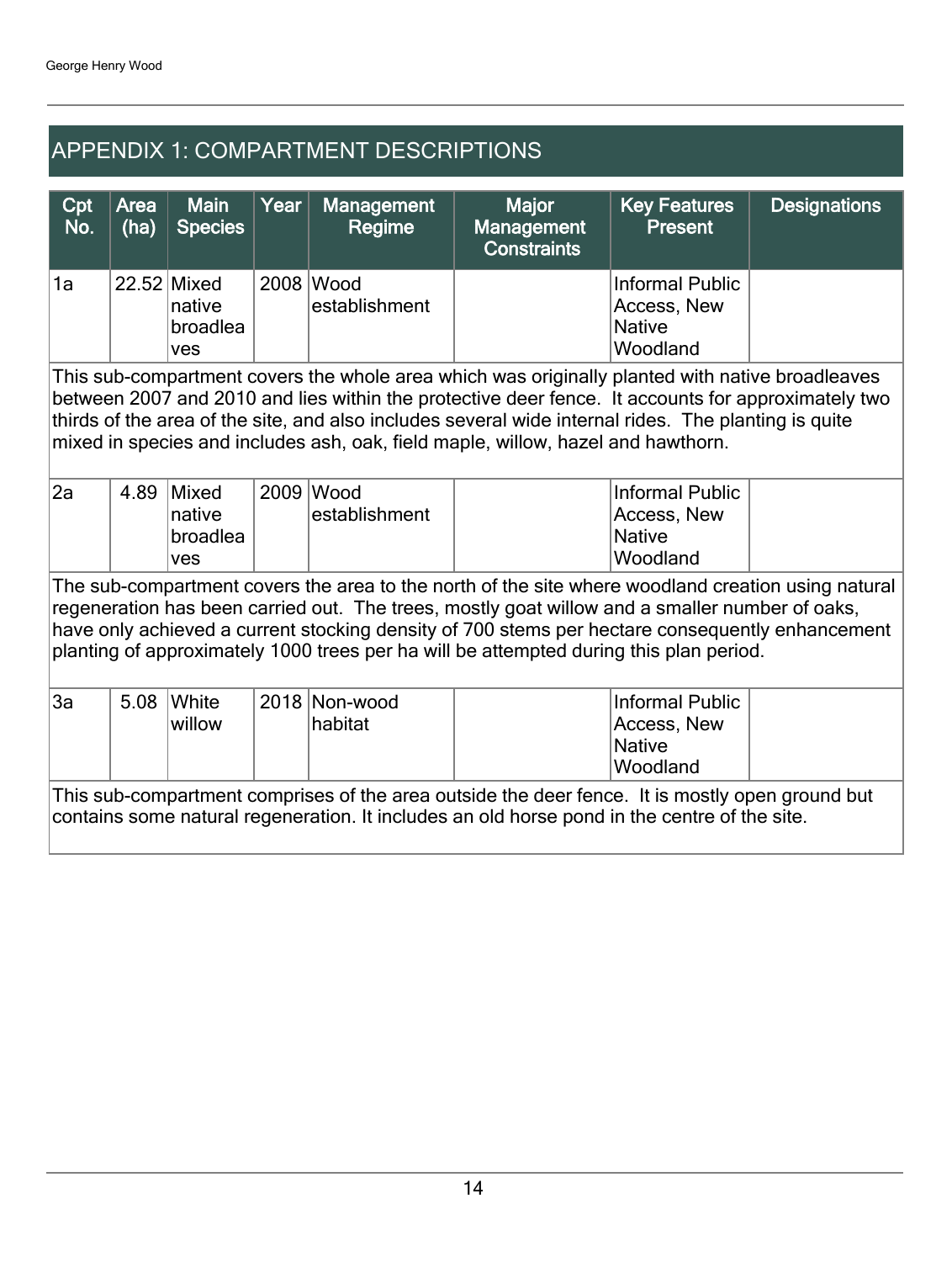# **GLOSSARY**

#### Ancient Woodland

Ancient woods are defined as those where there has been continuous woodland cover since at least 1600 AD. In Scotland ancient woods are defined strictly as sites shown as semi-natural woodland on the 'Roy' maps (a military survey carried out in 1750 AD, which is the best source of historical map evidence) and as woodland all subsequent maps. However, they have been combined with long-established woods of semi-natural origin (originating from between 1750 and 1860) into a single category of Ancient Semi-Natural Woodland to take account of uncertainties in their identification. Ancient woods include Ancient Semi-Natural Woodland and plantations on Ancient Woodland Sites (see below). May support many species that are only found in ancient woodland.

#### Ancient Semi - Natural Woodland

Stands in ancient woods defined as those consisting predominantly of native trees and shrubs that have not obviously been planted, which have arisen from natural regeneration or coppice regrowth.

#### Ancient Woodland Site

Stands in ancient woods that have been converted to plantations, of coniferous, broadleaved or mixed species, usually for timber production, including plantations of native species planted so closely together that any semi-natural elements of the understorey have been suppressed.

#### Beating Up

Replacing any newly planted trees that have died in the first few years after planting.

#### **Broadleaf**

A tree having broad leaves (such as oak) rather than needles found on conifers (such as Scots pine).

#### **Canopy**

The uppermost layer of vegetation in a woodland, or the upper foliage and branches of an individual tree.

#### Clearfell

Felling of all trees within a defined area.

#### **Compartment**

Permanent management division of a woodland, usually defined on site by permanent features such as roads. See Sub-compartments.

#### **Conifer**

A tree having needles, rather than broadleaves, and typically bearing cones.

### Continuous Cover forestry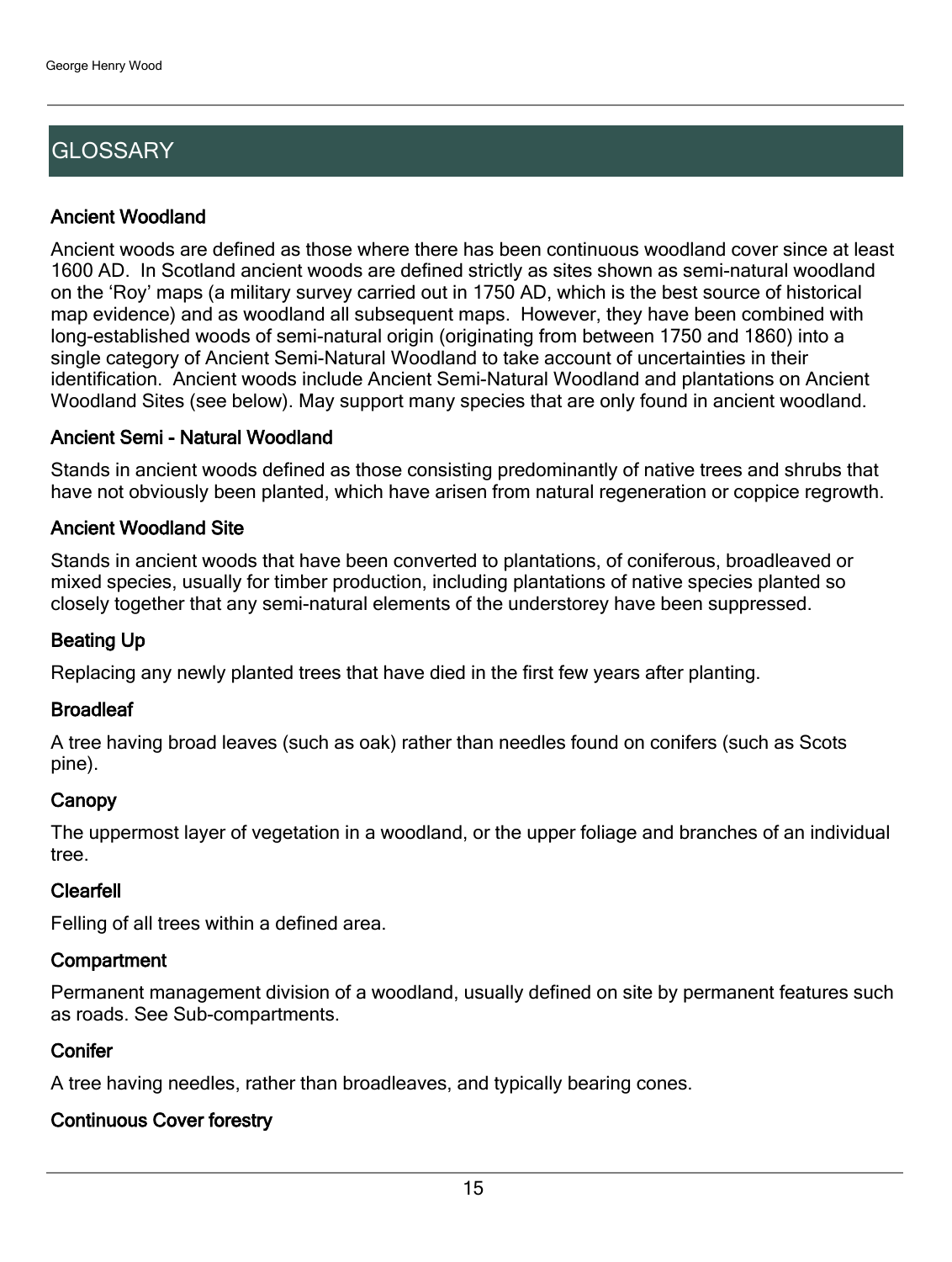A term used for managing woods to ensure that there are groups or individual trees of different ages scattered over the whole wood and that some mature tree cover is always maintained. Management is by repeated thinning and no large areas are ever completely felled all at once.

#### **Coppice**

Trees which are cut back to ground levels at regular intervals (3-25 years).

#### Exotic (non-native) Species

Species originating from other countries (or other parts of the UK) that have been introduced by humans, deliberately or accidentally.

#### Field Layer

Layer of small, non-woody herbaceous plants such as bluebells.

#### Group Fell

The felling of a small group of trees, often to promote natural regeneration or allow planting.

#### Long Term Retention

Discrete groups of trees (or in some cases single trees) that are retained significantly past their economic felling age. Operations may still be carried out within them and thinning is often necessary to maintain stability.

#### Minimum Intervention

Areas where no operations (such as thinning) will take place other than to protect public safety or possibly to control invasive exotic species.

#### Mixed Woodland

Woodland made up of broadleaved and coniferous trees.

#### National vegetation classification (NVC)

A classification scheme that allows an area of vegetation to be assigned to the standardised type that best matches the combination of plant species that it contains. All woodlands in the UK can be described as being one of 18 main woodland types (W1 - W18), which principally reflect soil and climatic conditions. For example, Upland Oakwoods are type W11, and normally occur on well drained infertile soils in the cooler and wetter north and west of Britain. Each main type can be subdivided into numerous subtypes. Most real woods contain more than one type or sub-type and inevitably some woods are intermediate in character and can't be properly described by any sub type.

#### Native Species

Species that arrived in Britain without human assistance.

#### Natural Regeneration

Naturally grown trees from seeds falling from mature trees. Also regeneration from coppicing and suckering.